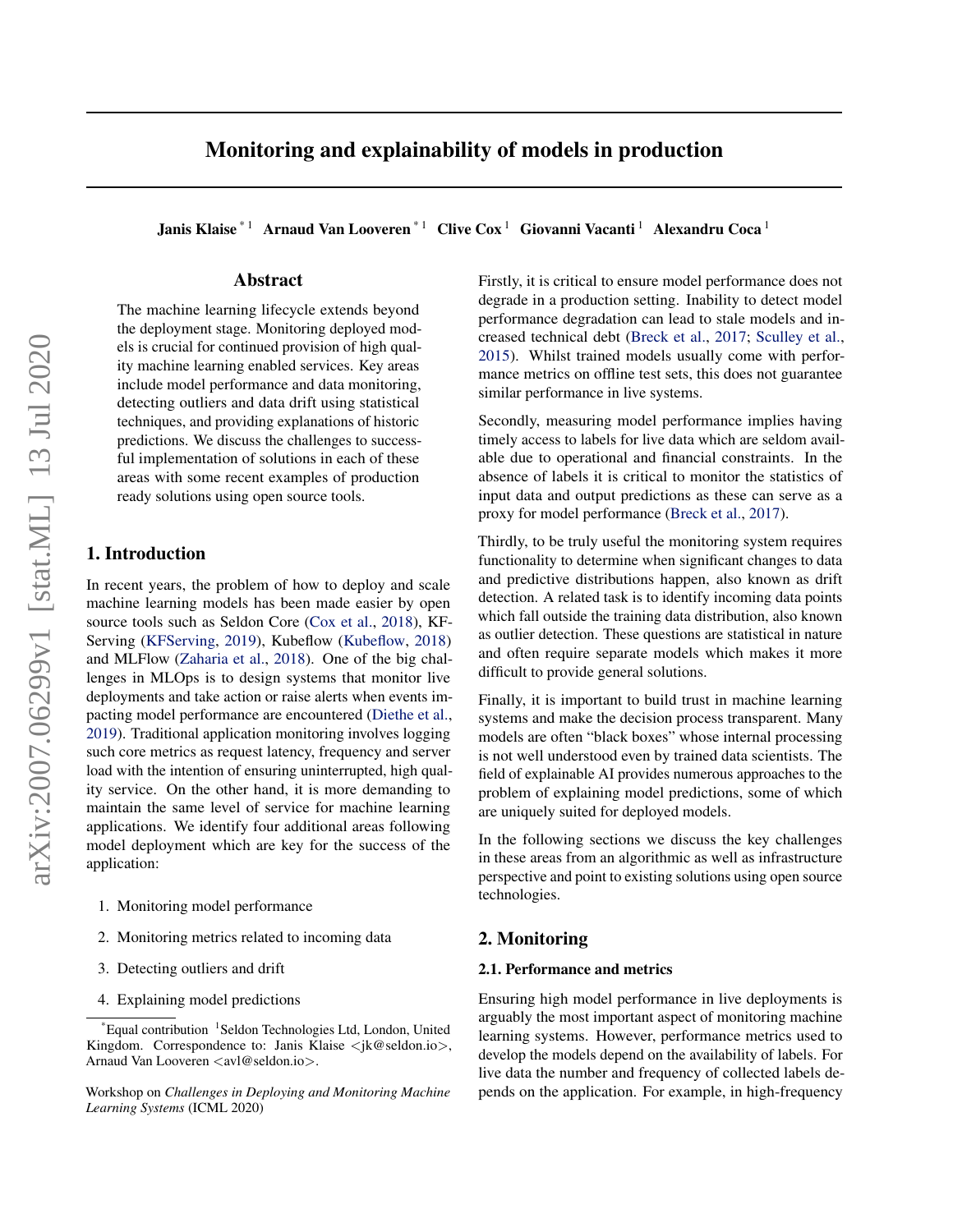time-series prediction or internet ad serving labels are automatic and near real-time whilst for many other applications labels are expensive to produce, potentially unreliable and with long time delays following a prediction. For instance, consider a medical diagnostic system based on image recognition. Labelling even small samples of the data presented to such a system can be challenging since it is time consuming and requires domain knowledge. Label noise can also occur due to disagreements between annotators [\(Louie](#page-5-0) [et al.,](#page-5-0) [2010;](#page-5-0) [Khoo et al.,](#page-5-0) [2012;](#page-5-0) [Bridge et al.,](#page-4-0) [2016\)](#page-4-0). It is however still crucial to report metrics which inform whether the performance of the deployed model is satisfactory.

In the perfect scenario of full and immediate label availability the calculation of performance metrics is straightforward, however some challenges remain on the infrastructure and decision making level. Firstly, the labels have to be fed into some system that then calculates metrics on the fly. This can be a separate system or as part of the model deployment. For example, Seldon Core provides a dedicated /send-feedback API endpoint accepting labels and performing user-defined metric calculations which can be standard ML metrics (e.g. accuracy for classification models) or custom, business-specific metrics (e.g. key KPIs derived from performance metrics). Secondly, metrics are inherently stateful—updating a metric with new values involves using the metric value from the previous step. This is in contrast with deployed models which are static over the lifetime of the model. Whilst recent open source libraries provide solutions to such *online* learning of metrics and histograms [\(Bolmier et al.,](#page-4-0) [2019\)](#page-4-0), the engineering effort of ensuring a metrics component does not lose its state and does not go out of sync (e.g. if the metrics component is scaled up to multiple instances) remains. Thirdly, one must decide on appropriate time periods for calculating metrics. For some use cases metrics over the lifetime of the deployment are most useful while for others static or dynamic time windows based on real time or request frequency are more appropriate. Finally, even with accurate knowledge of labeldependent metrics one must set some threshold or decision rule for when to raise alerts when metrics deteriorate. Such thresholds require domain knowledge and can be difficult to set appropriately to limit the number of false alarms. Alternatives based on change-point detection may prove to be more robust [\(Bifet,](#page-4-0) [2017\)](#page-4-0).

In the more common scenario of scarce labels it is common to use label-independent metrics as a proxy for model performance [\(Breck et al.,](#page-4-0) [2017\)](#page-4-0). This includes designing metrics for monitoring live input data and model predictions. In contrast to performance metrics, appropriate metrics depend on the data type. Image, text and tabular data will have different metrics of interest. Even in the widespread case of tabular data, metrics will be different based on the type of features. For example, whilst we can monitor the

feature-wise moments and order statistics of numerical features, frequency based measures are more appropriate for categorical features. Going beyond pointwise metrics, fast algorithms for approximate online histograms [\(Ben-Haim &](#page-4-0) [Tom-Tov,](#page-4-0) [2010\)](#page-4-0) can provide much richer insight into the live data distributions. Nevertheless, a fundamental drawback of univariate metrics is that correlations between features are not captured. Multivariate metrics such as covariance matrices and multivariate histograms remain difficult to implement due to the increased computational cost and curse of dimensionality as well as the need for an online update rule. We discuss multivariate approaches in the context of detecting drift in Section 2.3.

### 2.2. Outlier detection

Machine learning models often fail to generalize outside of the training data distribution [\(Recht et al.,](#page-5-0) [2019;](#page-5-0) [En](#page-4-0)[gstrom et al.,](#page-4-0) [2019;](#page-4-0) [Hendrycks & Dietterich,](#page-5-0) [2019\)](#page-5-0). Furthermore, models are typically not well calibrated [\(Guo et al.,](#page-4-0) [2017\)](#page-4-0) which can lead to overconfident predictions on outof-distribution instances [\(Lakshminarayanan et al.,](#page-5-0) [2017\)](#page-5-0). Outlier detection is therefore key to flag anomalies whose model predictions we cannot trust and should not use in a production setting. The type of outlier detector for a specific application depends on the modality and dimensionality of the data, availability of labeled normal and outlier data, and whether the detector is pre-trained (offline) or updated online. The pre-trained detector can be deployed as a separate static machine learning model while the online detector is deployed as a stateful application. Labeled outlier data is often scarce, making the problem semi-supervised at best. Open source libraries such as Alibi Detect [\(Van Looveren](#page-6-0) [et al.,](#page-6-0) [2020\)](#page-6-0) and PyOD [\(Zhao et al.,](#page-6-0) [2019\)](#page-6-0) provide a wide range of mainly unsupervised off-the-shelf outlier detectors which can be tailored to the specific problem setting.

It is important to note that the problem of unsupervised anomaly detection for real-world data (e.g. natural images or noisy time series) is far from solved. At the heart the problem is one of reliable density estimation. The quality of the estimator however depends on the modality and the data set. Different studies on image data [\(Nalisnick et al.,](#page-5-0) [2019;](#page-5-0) [Choi et al.,](#page-4-0) [2018\)](#page-4-0) also illustrate that generative density models can assign higher likelihood values to out-of-distribution instances compared to inlier data. Contrary to most machine learning tasks, the unsupervised training objective is only a proxy for the actual performance of the detector.

### 2.3. Drift detection

While outliers refer to individual instances, data drift or shift detection checks whether two samples are drawn from the same underlying distribution or not via a statistical hypothesis test. The goal of the drift detector is therefore to identify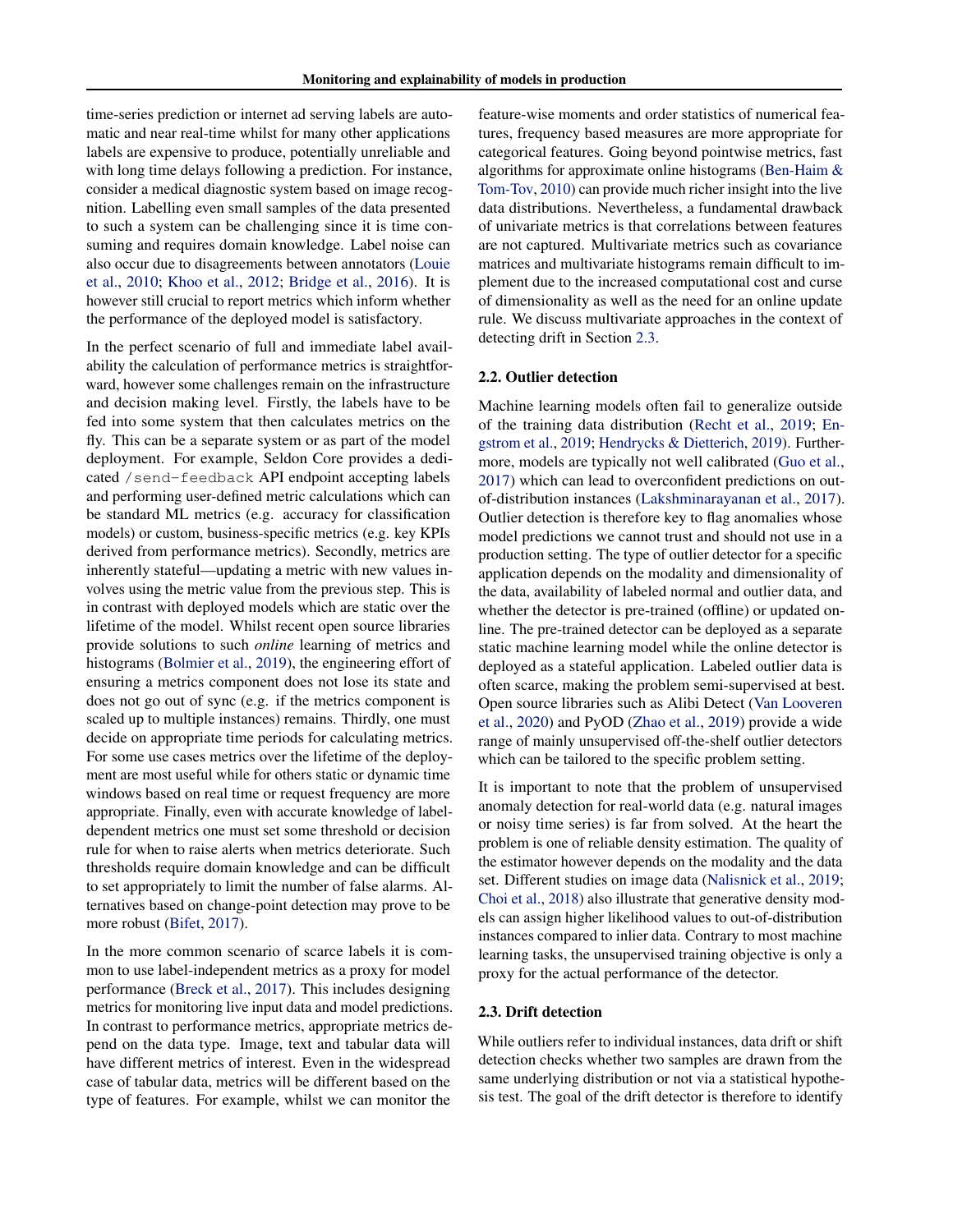when the distribution of the requests for the deployed model starts to diverge from the training data and model predictions become unreliable. We can further distinguish *covariate shift* from *label shift* of the model predictions. In the case of covariate shift the input data distribution  $p(x)$  changes while the conditional label distribution  $p(y|x)$  remains unchanged. Label shift happens when  $p(y)$  changes but the conditional  $p(x|y)$  does not.

In order to make drift detection work in practice on highdimensional data such as images, the incoming data first undergoes a dimensionality reduction step before applying the hypothesis test. [Rabanser et al.](#page-5-0) [\(2019\)](#page-5-0) observe that randomly initialized encoders and *black box dimensionality reduction* introduced by [Lipton et al.](#page-5-0) [\(2018\)](#page-5-0) are promising pre-processing methods. This is followed by a two-sample test such as the *maximum mean discrepancy* [\(Gretton et al.,](#page-4-0) [2012\)](#page-4-0) for the multivariate case in combination with a permutation test to obtain p-values. Alternatively, a feature-wise Kolmogorov-Smirnov test [\(Smirnov,](#page-6-0) [1939\)](#page-6-0) is run with Bonferroni or False Discovery Rate [\(Benjamini & Hochberg,](#page-4-0) [1995\)](#page-4-0) p-value correction for multivariate data.

Drift detection informs the user when the model should be retrained which is especially important in applications where model performance feedback is not readily available. Malicious data drift, which significantly harms model performance, is of special importance. [Vacanti & Van Looveren](#page-6-0) [\(2020\)](#page-6-0) show that drift detection on an instance level adversarial score is effective at identifying underlying malicious data shift. Alibi Detect [\(Van Looveren et al.,](#page-6-0) [2020\)](#page-6-0) provides all the aforementioned drift detection functionality under a common API.

#### 2.4. Deploying model monitoring

The techniques discussed above need to be deployed alongside the running models but in a manner which does not adversely affect their core performance. Recent inference deployment projects such as KFServing and Seldon Core which run on the Kubernetes container orchestration platform solve this by utilizing the eventing based project KNative [\(KNative,](#page-5-0) [2019\)](#page-5-0) which allows serverless components to be connected to event streams. The serverless KNative project makes it possible to scale services down to zero if no requests are being received and scale up as demand increases. This allows monitoring components to scale as needed. Figure 1 shows the resulting architecture.

Incoming low latency requests run as normal with a payload logging solution sending events containing model request and response payloads to a KNative *broker* which can farm these out as desired via programmable *triggers* to serverless components such as outlier, drift and adversarial detection modules. Further eventing components can be added to feed off events produced by these components to send onwards to,



Figure 1. Asynchronous ML monitoring implementation with KF-Serving and KNative eventing.

for example, alerting or storage modules. The architecture provides a clean separation of concerns between the model and its later analysis components each of which can be scaled separately.

### 3. Explainability

### 3.1. The need for model explanations

Instance level machine learning model explanations are desirable for multiple reasons. They allow the user to build trust in the predictions made by the deployed machine learning system and improve transparency. The user can verify which factors contributed to certain predictions, introducing a layer of accountability. Model introspection is also increasingly important with the rise of pre-trained models (e.g. [Kolesnikov et al.](#page-5-0) [\(2019\)](#page-5-0) for computer vision or [Wolf](#page-6-0) [et al.](#page-6-0) [\(2019\)](#page-6-0) for language tasks) which are only fine-tuned for a specific downstream task. The data used during the pre-training stage is not curated by the user of the downstream task and can create harmful model biases, potentially leading to unfair outcomes. [Buolamwini & Gebru](#page-4-0) [\(2018\)](#page-4-0) highlight the importance of representative and unbiased training sets in computer vision to avoid discrimination while [Bolukbasi et al.](#page-4-0) [\(2016\)](#page-4-0) reveal that even the pre-trained word embeddings *Word2Vec* contain societal gender bias. Model introspection goes hand in hand with other monitoring practices such as anomaly or drift detection. When an instance is flagged as an outlier, explanation methods can help determine whether the model prediction on the instance can be trusted and acted on.

The suitability of an explanation method depends on the data modality, type of model (e.g. tree-based or neural network) and prediction task (e.g. classification or regression). Most commonly used explanation methods also need heuristics and make assumptions about key components of the explanation generating process such as the background values for each feature (e.g. SHAP [\(Lundberg & Lee,](#page-5-0) [2017\)](#page-5-0), Integrated Gradients [\(Sundararajan et al.,](#page-6-0) [2017\)](#page-6-0), Anchors [\(Ribeiro et al.,](#page-5-0) [2018\)](#page-5-0), Contrastive Explanations [\(Dhurandhar](#page-4-0) [et al.,](#page-4-0) [2018\)](#page-4-0)), local model behaviour (e.g. local linearity for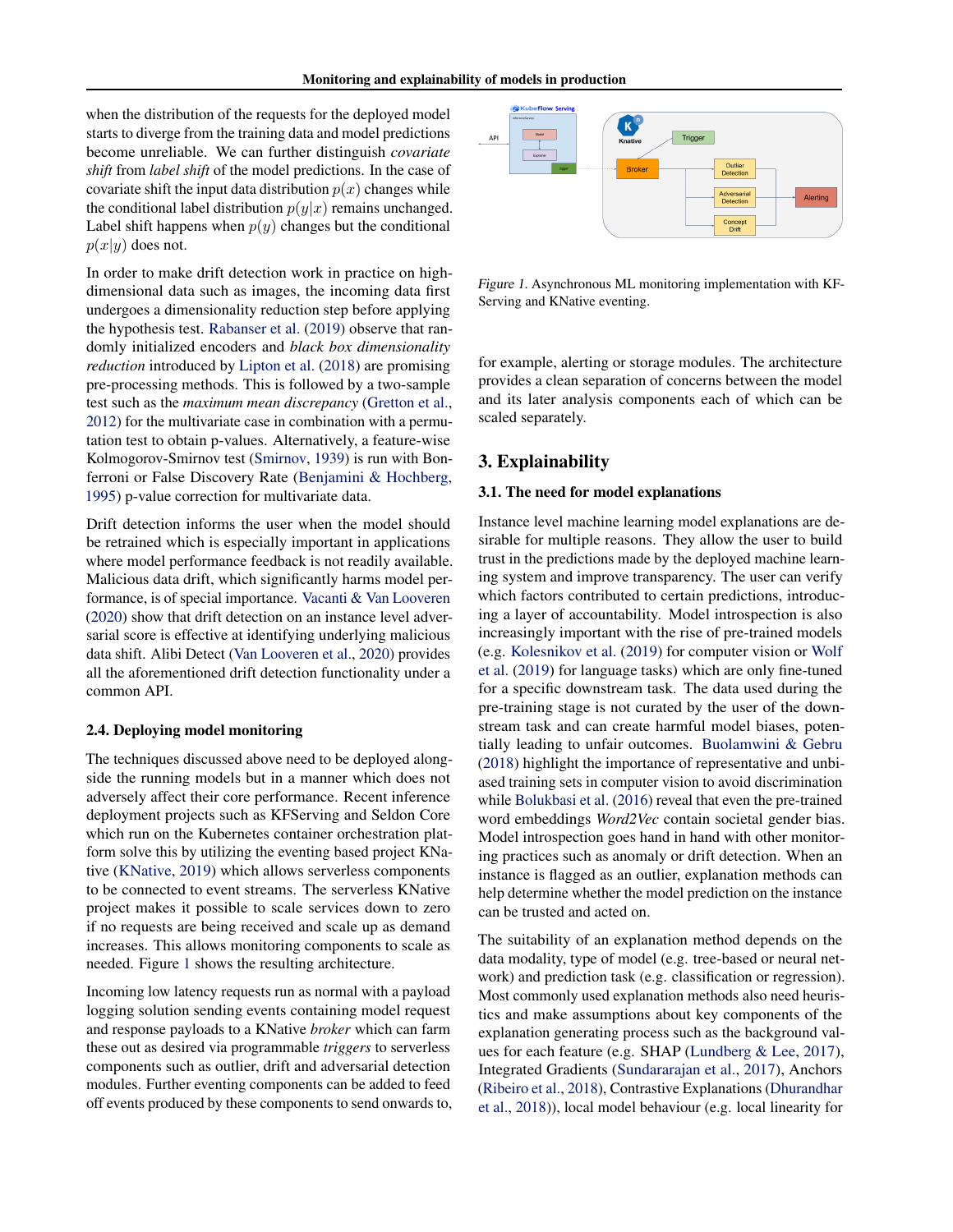LIME [\(Ribeiro et al.,](#page-5-0) [2016\)](#page-5-0)) or feature interactions (PDP [\(Friedman,](#page-4-0) [2001\)](#page-4-0)). In order to overcome method-specific pitfalls, it is important to obtain a holistic explanation for each instance, combining the complementary strengths of different techniques. The overall explanation sheds light on the impact of the training data, relative feature importance, the key features to maintain the original prediction as well as the minimal changes to the features that will cause the prediction to change. Explanation techniques based on influence functions [\(Koh & Liang,](#page-5-0) [2017;](#page-5-0) [Barshan et al.,](#page-4-0) [2020\)](#page-4-0) highlight which training instances had the most impact on a specific prediction at inference time. This allows the user to check whether the most influential training data contain relevant features compared to the explained instance in production. We also want to know which features are key to ensure a model prediction for a given instance regardless of the values of the other features in the form of Anchor explanations [\(Ribeiro et al.,](#page-5-0) [2018\)](#page-5-0). The opposite and complementary counterfactual approach [\(Wachter et al.,](#page-6-0) [2018\)](#page-6-0) finds the minimal change to the original instance which flips the model prediction while still respecting the class-conditional data distribution [\(Van Looveren & Klaise,](#page-6-0) [2019\)](#page-6-0). Finally, feature attribution methods such as LIME, SHAP or Integrated Gradients evaluate the relative feature importances with respect to a model prediction.

Explanation algorithms can be grouped into *white-box* and *black-box* methods. Whereas white-box methods assume access to model internals such as being able to take gradients with respect to the input [\(Sundararajan et al.,](#page-6-0) [2017\)](#page-6-0), blackbox methods do not assume anything beyond being able to access the prediction API endpoint. This is a natural scenario for deployed models as any information related to model internals is typically inscrutable and the only way to interact with the model is by requesting predictions. In the following section we motivate the usage of black-box explanations for models in production.

#### 3.2. Deploying black-box explanations

Black-box explanation algorithms work by taking an input instance whose prediction is to be explained and by repeatedly querying the model with modified versions of the input to approximate its predictive behaviour. The actual query strategy, definition of modified instances and explanation output is specific to each algorithm. In production this translates to having two deployments, the original model and the explainer, exposing a prediction endpoint and an explanation endpoint respectively (fig. 2). When the prediction endpoint is called with a data point, a prediction is returned as usual, but when the explanation endpoint is called with the same data point, this triggers the black-box explanation algorithm to internally query the model and produce an explanation.

This pattern provides an infrastructure abstraction for re-



Figure 2. Design pattern for black-box explanation methods in production. A production cluster contains a deployed model which exposes a /predict endpoint as well as a deployed explainer which stores a reference to the model's /predict endpoint and exposes an additional /explain endpoint. An explanation can be requested on-demand by calling the /explain endpoint which triggers the black-box algorithm to interact with the model and produce an explanation.

questing on-demand explanations for any black-box explanation algorithm. It has the advantage of using the underlying infrastructure to auto-scale the model deployment if a high volume of explanations is requested. Alternatively, this pattern can be implemented on a carbon copy of the model so as to separate production prediction requests from introspective explanation requests. This pattern is implemented using the Seldon Core [\(Cox et al.,](#page-4-0) [2018\)](#page-4-0) and KFServing [\(KFServing,](#page-5-0) [2019\)](#page-5-0) deployment platforms, together with the Anchor explanation technique [\(Ribeiro et al.,](#page-5-0) [2018\)](#page-5-0) implemented in Alibi [\(Klaise et al.,](#page-5-0) [2019\)](#page-5-0) on tabular, text and image classification tasks. Figure 2 shows an example explanation of a prediction made by a deployed InceptionV3 [\(Szegedy et al.,](#page-6-0) [2016\)](#page-6-0) model on an ImageNet [\(Deng et al.,](#page-4-0) [2009\)](#page-4-0) instance.

### 4. Conclusion

In this paper we discussed key areas and challenges surrounding monitoring and explaining deployed models. We highlighted open source solutions for the algorithmic challenges [\(Klaise et al.,](#page-5-0) [2019;](#page-5-0) [Van Looveren et al.,](#page-6-0) [2020;](#page-6-0) [Bolmier et al.,](#page-4-0) [2019\)](#page-4-0) and the infrastructure [\(Cox et al.,](#page-4-0) [2018;](#page-4-0) [KFServing,](#page-5-0) [2019\)](#page-5-0) to support these capabilities. One of the main open research topics is to more directly relate the labelindependent measures obtained from the metrics, outlier and drift detectors to the model performance. Best practices are still being established in the MLOps community and we feel that in order to succeed, the open source tools need to be general enough to cover a majority of use cases whilst being flexible enough to allow for use case specific customization.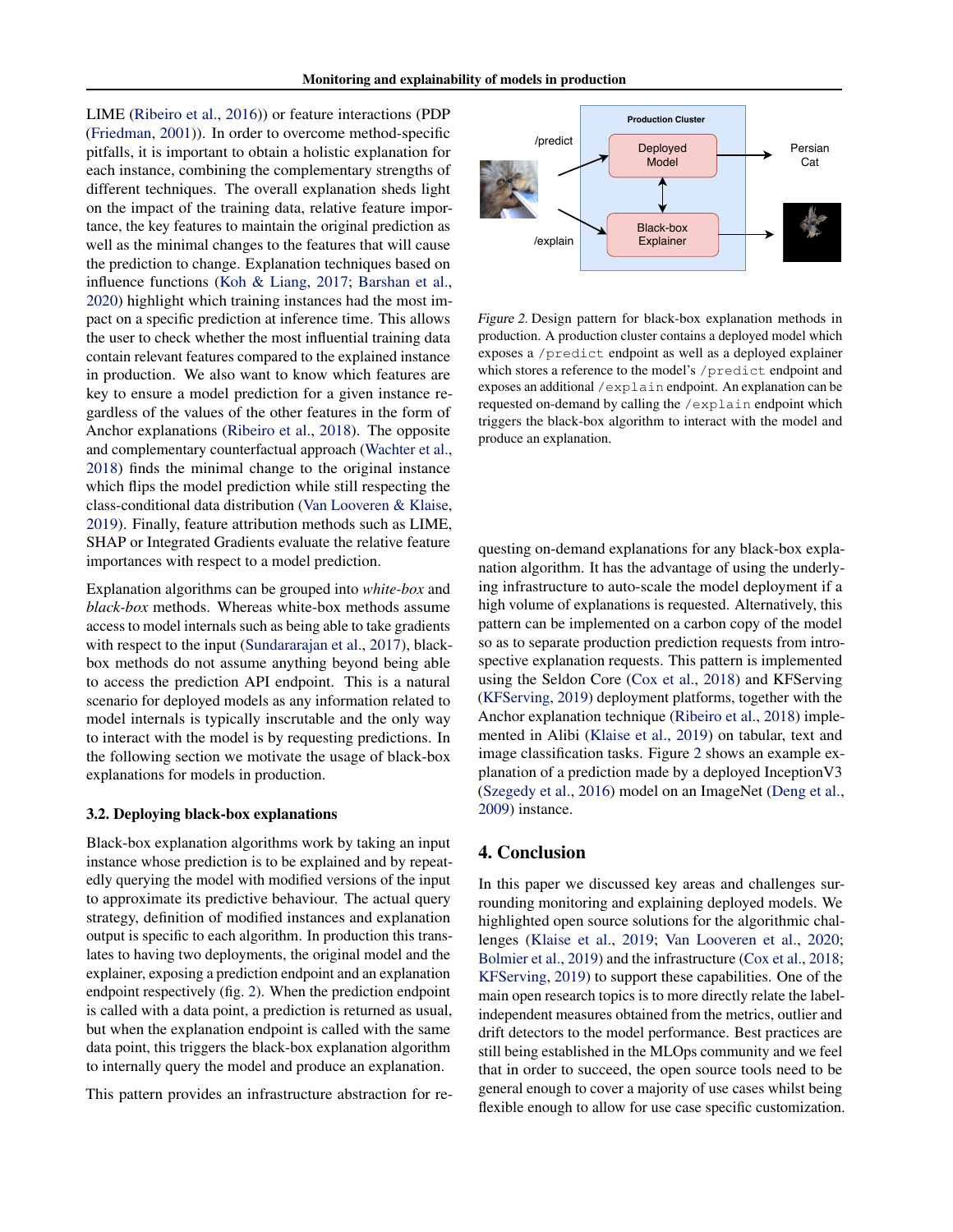# <span id="page-4-0"></span>References

- Barshan, E., Brunet, M.-E., and Dziugaite, G. K. Relatif: Identifying explanatory training samples via relative influence. In Chiappa, S. and Calandra, R. (eds.), *Proceedings of the Twenty Third International Conference on Artificial Intelligence and Statistics*, volume 108 of *Proceedings of Machine Learning Research*, pp. 1899–1909, Online, 26– 28 Aug 2020. PMLR. URL [http://proceedings.](http://proceedings.mlr.press/v108/barshan20a.html) [mlr.press/v108/barshan20a.html](http://proceedings.mlr.press/v108/barshan20a.html).
- Ben-Haim, Y. and Tom-Tov, E. A streaming parallel decision tree algorithm. *Journal of Machine Learning Research*, 11(28):849–872, 2010. URL [http://jmlr.](http://jmlr.org/papers/v11/ben-haim10a.html) [org/papers/v11/ben-haim10a.html](http://jmlr.org/papers/v11/ben-haim10a.html).
- Benjamini, Y. and Hochberg, Y. Controlling the false discovery rate: A practical and powerful approach to multiple testing. *Journal of the Royal Statistical Society. Series B (Methodological)*, 57(1):289–300, 1995. ISSN 00359246. URL [http://www.jstor.org/](http://www.jstor.org/stable/2346101) [stable/2346101](http://www.jstor.org/stable/2346101).
- Bifet, A. Classifier concept drift detection and the illusion of progress. In *International Conference on Artificial Intelligence and Soft Computing*, pp. 715–725. Springer, 2017.
- Bolmier, G., Halford, M., Sourty, R., Vaysse, R., and Zouitine, A. creme, a Python library for online machine learning, 2019. URL [https://github.com/creme](https://github.com/creme-ml/creme)[ml/creme](https://github.com/creme-ml/creme).
- Bolukbasi, T., Chang, K.-W., Zou, J. Y., Saligrama, V., and Kalai, A. T. Man is to computer programmer as woman is to homemaker? debiasing word embeddings. In Lee, D. D., Sugiyama, M., Luxburg, U. V., Guyon, I., and Garnett, R. (eds.), *Advances in Neural Information Processing Systems 29*, pp. 4349–4357. Curran Associates, Inc., 2016. URL [http://papers.nips.cc/paper/6228](http://papers.nips.cc/paper/6228-man-is-to-computer-programmer-as-woman-is-to-homemaker-debiasing-word-embeddings.pdf) [man-is-to-computer-programmer-as](http://papers.nips.cc/paper/6228-man-is-to-computer-programmer-as-woman-is-to-homemaker-debiasing-word-embeddings.pdf)[woman-is-to-homemaker-debiasing-word](http://papers.nips.cc/paper/6228-man-is-to-computer-programmer-as-woman-is-to-homemaker-debiasing-word-embeddings.pdf)[embeddings.pdf](http://papers.nips.cc/paper/6228-man-is-to-computer-programmer-as-woman-is-to-homemaker-debiasing-word-embeddings.pdf).
- Breck, E., Cai, S., Nielsen, E., Salib, M., and Sculley, D. The ml test score: A rubric for ml production readiness and technical debt reduction. In *Proceedings of IEEE Big Data*, 2017.
- Bridge, P., Fielding, A., Rowntree, P., and Pullar, A. Intraobserver variability: Should we worry? *Journal of medical imaging and radiation sciences*, 47(3):217–220, 2016.
- Buolamwini, J. and Gebru, T. Gender shades: Intersectional accuracy disparities in commercial gender classification. In Friedler, S. A. and Wilson, C. (eds.), *Proceedings*

*of the 1st Conference on Fairness, Accountability and Transparency*, volume 81 of *Proceedings of Machine Learning Research*, pp. 77–91, New York, NY, USA, 23– 24 Feb 2018. PMLR. URL [http://proceedings.](http://proceedings.mlr.press/v81/buolamwini18a.html) [mlr.press/v81/buolamwini18a.html](http://proceedings.mlr.press/v81/buolamwini18a.html).

- Choi, H., Jang, E., and Alemi, A. A. Waic, but why? generative ensembles for robust anomaly detection. 2018.
- Cox, C., Sunner, G., Saucedo, A., Dawson, R., Gonzalez, A., and Skolasinski, R. Seldon Core: A framework to deploy, manage and scale your production machine learning to thousands of models., 2018. URL [https://github.](https://github.com/SeldonIO/seldon-core) [com/SeldonIO/seldon-core](https://github.com/SeldonIO/seldon-core).
- Deng, J., Dong, W., Socher, R., Li, L.-J., Li, K., and Fei-Fei, L. ImageNet: A Large-Scale Hierarchical Image Database. In *CVPR09*, 2009.
- Dhurandhar, A., Chen, P.-Y., Luss, R., Tu, C.-C., Ting, P., Shanmugam, K., and Das, P. Explanations based on the missing: Towards contrastive explanations with pertinent negatives. In Bengio, S., Wallach, H., Larochelle, H., Grauman, K., Cesa-Bianchi, N., and Garnett, R. (eds.), *Advances in Neural Information Processing Systems 31*, pp. 592–603. Curran Associates, Inc., 2018. URL [http://papers.nips.cc/paper/7340](http://papers.nips.cc/paper/7340-explanations-based-on-the-missing-towards-contrastive-explanations-with-pertinent-negatives.pdf) [explanations-based-on-the-missing](http://papers.nips.cc/paper/7340-explanations-based-on-the-missing-towards-contrastive-explanations-with-pertinent-negatives.pdf)[towards-contrastive-explanations](http://papers.nips.cc/paper/7340-explanations-based-on-the-missing-towards-contrastive-explanations-with-pertinent-negatives.pdf)[with-pertinent-negatives.pdf](http://papers.nips.cc/paper/7340-explanations-based-on-the-missing-towards-contrastive-explanations-with-pertinent-negatives.pdf).
- Diethe, T., Borchert, T., Thereska, E., Balle, B., and Lawrence, N. Continual learning in practice, 2019.
- Engstrom, L., Tran, B., Tsipras, D., Schmidt, L., and Madry, A. Exploring the landscape of spatial robustness. In Chaudhuri, K. and Salakhutdinov, R. (eds.), *Proceedings of the 36th International Conference on Machine Learning*, volume 97 of *Proceedings of Machine Learning Research*, pp. 1802–1811, Long Beach, California, USA, 09– 15 Jun 2019. PMLR. URL [http://proceedings.](http://proceedings.mlr.press/v97/engstrom19a.html) [mlr.press/v97/engstrom19a.html](http://proceedings.mlr.press/v97/engstrom19a.html).
- Friedman, J. H. Greedy function approximation: A gradient boosting machine. *The Annals of Statistics*, 29 (5):1189–1232, 2001. ISSN 00905364. URL [http:](http://www.jstor.org/stable/2699986) [//www.jstor.org/stable/2699986](http://www.jstor.org/stable/2699986).
- Gretton, A., Borgwardt, K. M., Rasch, M. J., Schölkopf, B., and Smola, A. A kernel two-sample test. *Journal of Machine Learning Research*, 13(25):723–773, 2012. URL [http://jmlr.org/papers/v13/](http://jmlr.org/papers/v13/gretton12a.html) [gretton12a.html](http://jmlr.org/papers/v13/gretton12a.html).
- Guo, C., Pleiss, G., Sun, Y., and Weinberger, K. Q. On calibration of modern neural networks. In Precup, D. and Teh, Y. W. (eds.), *Proceedings of the 34th International*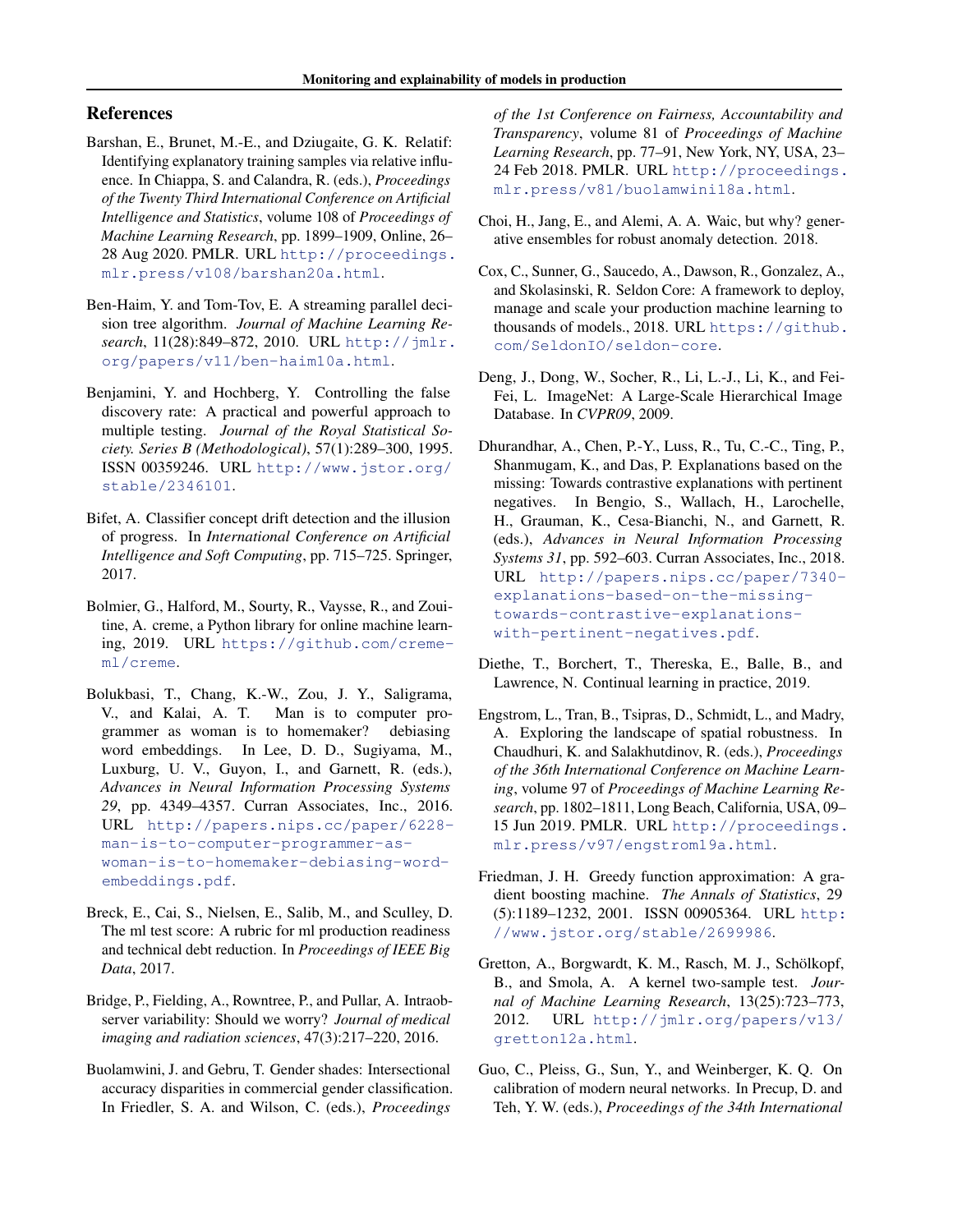<span id="page-5-0"></span>*Conference on Machine Learning*, volume 70 of *Proceedings of Machine Learning Research*, pp. 1321–1330, International Convention Centre, Sydney, Australia, 06– 11 Aug 2017. PMLR. URL [http://proceedings.](http://proceedings.mlr.press/v70/guo17a.html) [mlr.press/v70/guo17a.html](http://proceedings.mlr.press/v70/guo17a.html).

- Hendrycks, D. and Dietterich, T. G. Benchmarking neural network robustness to common corruptions and perturbations. In *7th International Conference on Learning Representations, ICLR 2019, New Orleans, LA, USA, May 6-9, 2019*. OpenReview.net, 2019. URL [https:](https://openreview.net/forum?id=HJz6tiCqYm) [//openreview.net/forum?id=HJz6tiCqYm](https://openreview.net/forum?id=HJz6tiCqYm).
- KFServing. KFServing: Serverless inferencing on kubernetes, 2019. URL [https://github.com/](https://github.com/kubeflow/kfserving) [kubeflow/kfserving](https://github.com/kubeflow/kfserving).
- Khoo, E. L., Schick, K., Plank, A. W., Poulsen, M., Wong, W. W., Middleton, M., and Martin, J. M. Prostate contouring variation: can it be fixed? *International Journal of Radiation Oncology\* Biology\* Physics*, 82(5):1923– 1929, 2012.
- Klaise, J., Van Looveren, A., Vacanti, G., and Coca, A. Alibi: Algorithms for monitoring and explaining machine learning models, 2019. URL [https://github.](https://github.com/SeldonIO/alibi) [com/SeldonIO/alibi](https://github.com/SeldonIO/alibi).
- KNative. KNative, 2019. URL [https://knative.](https://knative.dev) [dev](https://knative.dev).
- Koh, P. W. and Liang, P. Understanding black-box predictions via influence functions. In *Proceedings of the 34th International Conference on Machine Learning*, volume 70, pp. 1885–1894, 06–11 Aug 2017. URL [http:](http://proceedings.mlr.press/v70/koh17a) [//proceedings.mlr.press/v70/koh17a](http://proceedings.mlr.press/v70/koh17a).
- Kolesnikov, A., Beyer, L., Zhai, X., Puigcerver, J., Yung, J., Gelly, S., and Houlsby, N. Big transfer (bit): General visual representation learning, 2019.
- Kubeflow. Kubeflow, 2018. URL [https://www.](https://www.kubeflow.org/) [kubeflow.org/](https://www.kubeflow.org/).
- Lakshminarayanan, B., Pritzel, A., and Blundell, C. Simple and scalable predictive uncertainty estimation using deep ensembles. In Guyon, I., Luxburg, U. V., Bengio, S., Wallach, H., Fergus, R., Vishwanathan, S., and Garnett, R. (eds.), *Advances in Neural Information Processing Systems 30*, pp. 6402– 6413. Curran Associates, Inc., 2017. URL [http:](http://papers.nips.cc/paper/7219-simple-and-scalable-predictive-uncertainty-estimation-using-deep-ensembles.pdf) [//papers.nips.cc/paper/7219-simple](http://papers.nips.cc/paper/7219-simple-and-scalable-predictive-uncertainty-estimation-using-deep-ensembles.pdf)[and-scalable-predictive-uncertainty](http://papers.nips.cc/paper/7219-simple-and-scalable-predictive-uncertainty-estimation-using-deep-ensembles.pdf)[estimation-using-deep-ensembles.pdf](http://papers.nips.cc/paper/7219-simple-and-scalable-predictive-uncertainty-estimation-using-deep-ensembles.pdf).
- Lipton, Z. C., Wang, Y.-X., and Smola, A. Detecting and correcting for label shift with black box predictors, 2018.
- Louie, A. V., Rodrigues, G., Olsthoorn, J., Palma, D., Yu, E., Yaremko, B., Ahmad, B., Aivas, I., and Gaede, S. Interobserver and intra-observer reliability for lung cancer target volume delineation in the 4d-ct era. *Radiotherapy and Oncology*, 95(2):166–171, 2010.
- Lundberg, S. M. and Lee, S.-I. A unified approach to interpreting model predictions. In *Advances in Neural Information Processing Systems 30*, pp. 4765–4774. 2017. URL [https://papers.nips.cc/paper/7062](https://papers.nips.cc/paper/7062-a-unified-approach-to-interpreting-model-predictions) [a-unified-approach-to-interpreting](https://papers.nips.cc/paper/7062-a-unified-approach-to-interpreting-model-predictions)[model-predictions](https://papers.nips.cc/paper/7062-a-unified-approach-to-interpreting-model-predictions).
- Nalisnick, E., Matsukawa, A., Teh, Y. W., Gorur, D., and Lakshminarayanan, B. Do deep generative models know what they don't know? In *International Conference on Learning Representations*, 2019. URL [https://](https://openreview.net/forum?id=H1xwNhCcYm) [openreview.net/forum?id=H1xwNhCcYm](https://openreview.net/forum?id=H1xwNhCcYm).
- Rabanser, S., Günnemann, S., and Lipton, Z. Failing loudly: An empirical study of methods for detecting dataset shift. In Wallach, H., Larochelle, H., Beygelzimer, A., d'Alché-Buc, F., Fox, E., and Garnett, R. (eds.), *Advances in Neural Information Processing Systems 32*, pp. 1396–1408. Curran Associates, Inc., 2019. URL [http:](http://papers.nips.cc/paper/8420-failing-loudly-an-empirical-study-of-methods-for-detecting-dataset-shift.pdf) [//papers.nips.cc/paper/8420-failing](http://papers.nips.cc/paper/8420-failing-loudly-an-empirical-study-of-methods-for-detecting-dataset-shift.pdf)[loudly-an-empirical-study-of-methods](http://papers.nips.cc/paper/8420-failing-loudly-an-empirical-study-of-methods-for-detecting-dataset-shift.pdf)[for-detecting-dataset-shift.pdf](http://papers.nips.cc/paper/8420-failing-loudly-an-empirical-study-of-methods-for-detecting-dataset-shift.pdf).
- Recht, B., Roelofs, R., Schmidt, L., and Shankar, V. Do ImageNet classifiers generalize to ImageNet? In Chaudhuri, K. and Salakhutdinov, R. (eds.), *Proceedings of the 36th International Conference on Machine Learning*, volume 97 of *Proceedings of Machine Learning Research*, pp. 5389–5400, Long Beach, California, USA, 09– 15 Jun 2019. PMLR. URL [http://proceedings.](http://proceedings.mlr.press/v97/recht19a.html) [mlr.press/v97/recht19a.html](http://proceedings.mlr.press/v97/recht19a.html).
- Ribeiro, M. T., Singh, S., and Guestrin, C. "Why should I trust you": Explaining the predictions of any classifier. In *Proceedings of the 22Nd ACM SIGKDD International Conference on Knowledge Discovery and Data Mining*, pp. 1135–1144, 2016. ISBN 978-1-4503-4232-2. doi: 10.1145/2939672.2939778. URL [https://doi.acm.](https://doi.acm.org/10.1145/2939672.2939778) [org/10.1145/2939672.2939778](https://doi.acm.org/10.1145/2939672.2939778).
- Ribeiro, M. T., Singh, S., and Guestrin, C. Anchors: High-precision model-agnostic explanations. In *AAAI Conference on Artificial Intelligence*, 2018. URL [https://www.aaai.org/ocs/index.php/](https://www.aaai.org/ocs/index.php/AAAI/AAAI18/paper/view/16982) [AAAI/AAAI18/paper/view/16982](https://www.aaai.org/ocs/index.php/AAAI/AAAI18/paper/view/16982).
- Sculley, D., Holt, G., Golovin, D., Davydov, E., Phillips, T., Ebner, D., Chaudhary, V., Young, M., Crespo, J.-F., and Dennison, D. Hidden technical debt in machine learning systems. In Cortes, C., Lawrence, N. D., Lee, D. D., Sugiyama, M., and Garnett, R. (eds.),